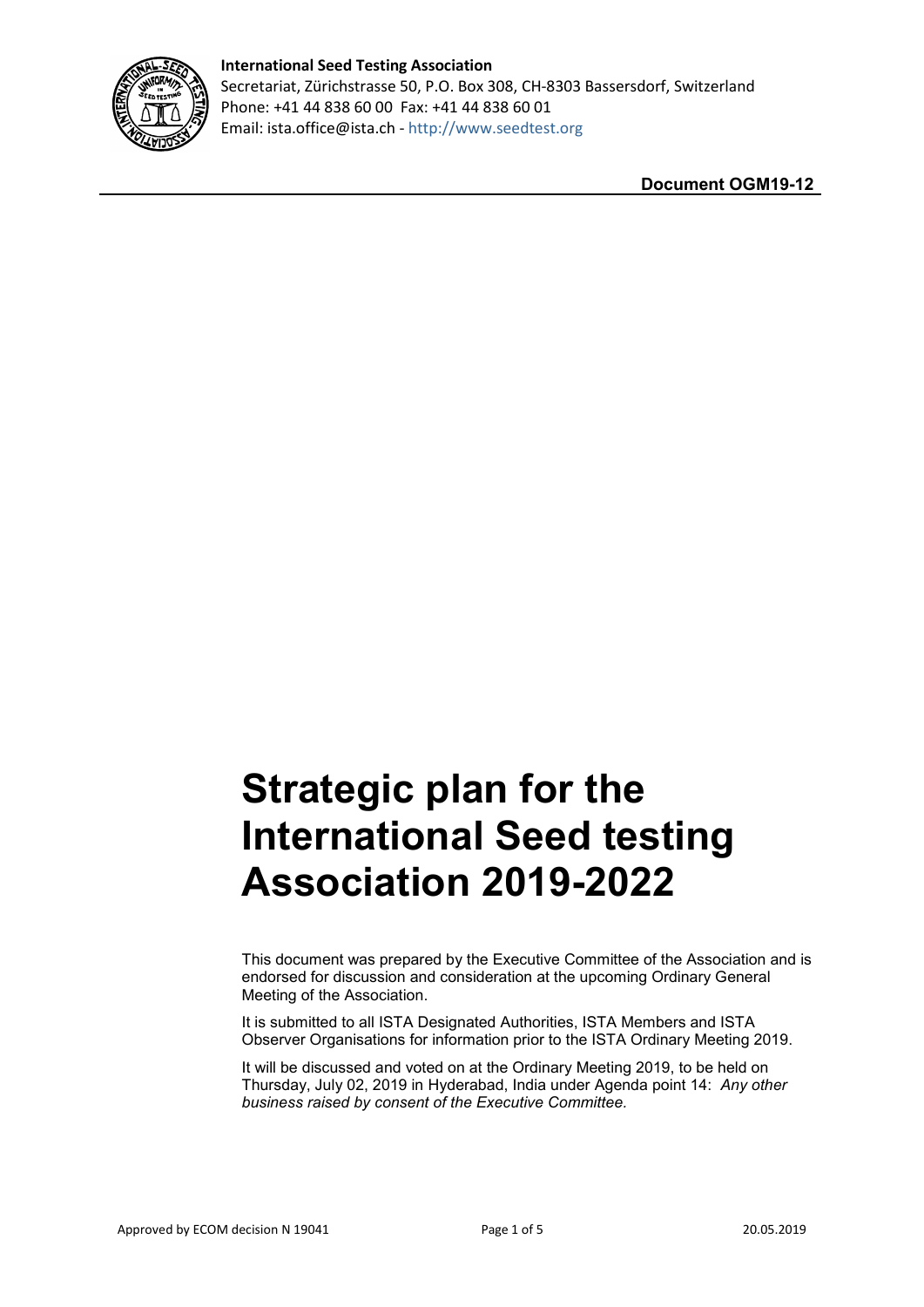#### **Introduction:**

Founded in 1924, with the aim of developing and publishing standard procedures in the field of seed testing, ISTA now has 230 member laboratories and 138 accredited laboratories in 79 countries/distinct economies. ISTA membership is a truly global network.

The Vision of ISTA is Uniformity in seed quality evaluation worldwide. The objects of the Association are laid down in the Article 3 of the Articles of the International Seed Testing Association<sup>[1](#page-1-0)</sup> (ISTA) as Primary purpose and Secondary purposes:

- (a) The primary purpose of the Association is to develop, adopt and publish standard procedures for sampling and testing seeds, and to promote uniform application of these procedures for evaluation of seeds moving in international trade.
- (b) The second purposes of the Association are actively to promote research in all areas of seed science and technology, including sampling, testing , storing, processing and distributing seeds to encourage variety (cultivar) certification, to participate in conferences and training courses aimed at furthering these objectives, and to establish and maintain liaison with other organisations having common or related interests in seed.

The strategy detailed below is aimed at implementing the primary and the secondary purposes of the Association to guarantee the continuity of the Association and to adapt to the evolutions in the environment within which ISTA operates.

Today in application of the Articles there is no doubt that the **International Rules for Seed Testing (ISTA Rules)** are an international standard reference. The ISTA Rules are recommended for national and international trade by many national regulations and international systems, such as the OECD certification seed scheme, EU regulations and many national seed laws. The seed industry also recommends the ISTA Rules in the "*ISF Rules and Usages for the Trade in Seed for Sowing Purpose*".

The ISTA Rules are supported by strong pillars built in ISTA over the years:

- strong support and input from the **Designated Authorities**, through participation in ISTA and in voting the Rules for seed testing, guaranteeing official recognition of the ISTA seed testing methods as tools for the national and international regulations.
- **Technical Committees** of ISTA comprising over 255 seed experts and scientists. These develop new methods, adopt new or developing technologies, undertake validation studies that validate new methods and propose new Rules for seed testing every year that are voted on at the Ordinary General Meeting.
- **ISTA accreditation** scheme combined with the **Proficiency Test (PT) programme** guaranteeing the competency and the harmonized results of the accredited Laboratories worldwide.
- the link to **Science and Technology** which facilitates and stimulates innovative research contributing to the development of improved methods in seed sampling and testing.
- strong links to **Industry** to ensure that progress in seed testing and sampling fits the needs of the seed sector.
- the Orange and Blue International Seed Certificates that are the outcome of all that ISTA provides: expertise in seed sampling and testing, links to seed science and technologies, input of industry, and official support, all recognized by the ISTA accreditation.
- **collaboration** with other **international organisations** built over the years to help promote harmonisation.

<span id="page-1-0"></span> $^1$  The Articles of the International Seed Testing Association (ISTA): Adopted at the 30th ISTA Congress in Antalya, Turkey on 18 June 2013, and amended at subsequent Ordinary General Meetings, these articles supersede the previous ISTA Constitution adopted at the Fourth International Seed Testing Congress in Cambridge, on July 10, 1924 and amended at subsequent Ordinary Meetings. The current Articles were amended at the ISTA Annual Meeting 2018, Sapporo, Japan on 14 June 2018.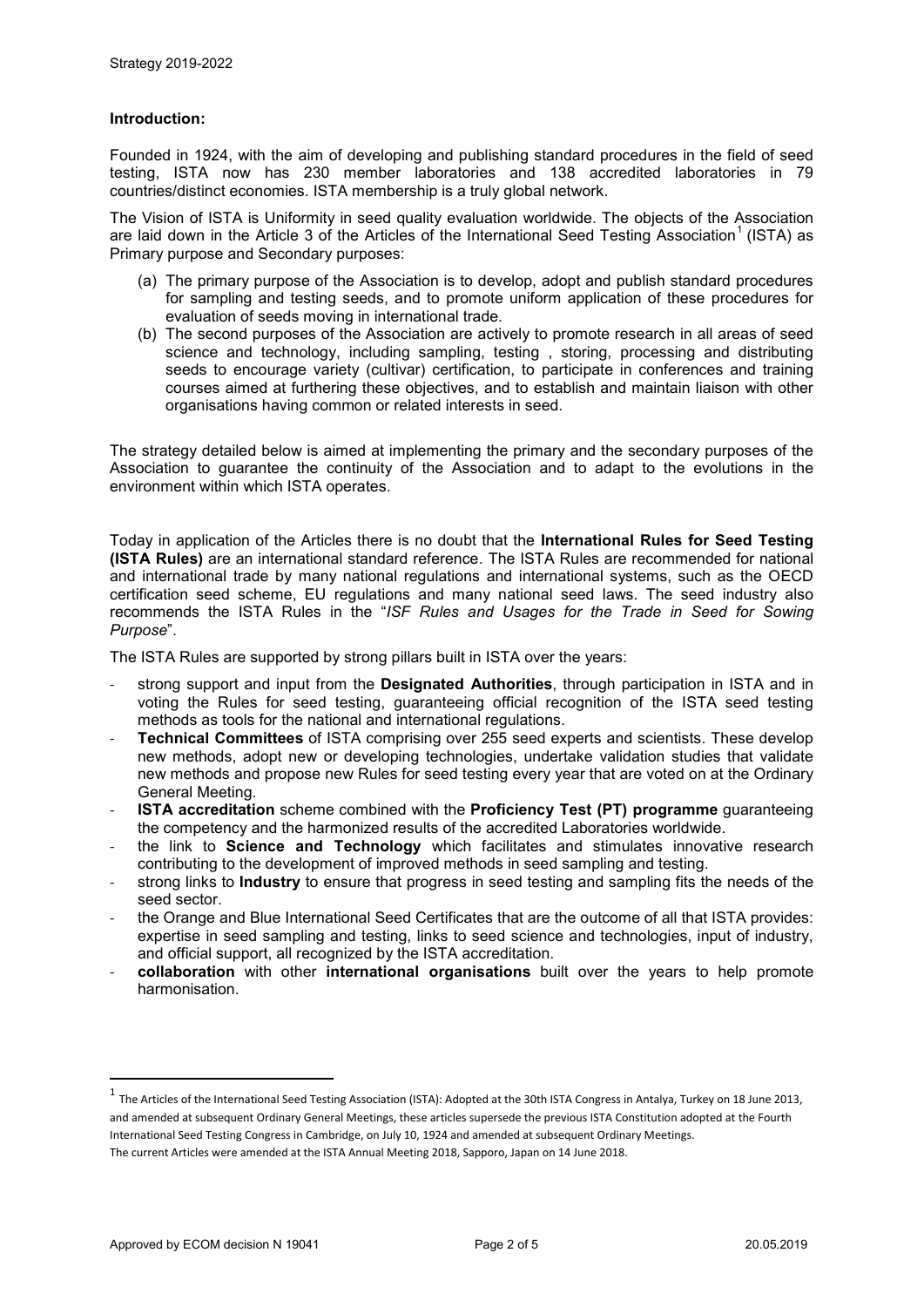All these achievements require strong means in terms of:

- Time provided by the voluntary active members and non-members of the Association supported by the permanent staff of the secretariat.
- Strong finances to support the administration of the Association (Secretariat), technical work, and method development including new technologies, the accreditation scheme and the proficiency test programme.
- Communication and training tools available for the members and available to the seed community worldwide, supported by the proactive marketing in ISTA.

ISTA must continue to fulfill the primary and second purposes laid down in the Articles, while at the same time continuing to develop ISTA beyond these basic missions. The purpose of this Strategy 2019 to 2022 is to define the goals to implement the Articles and to propose further developments for the coming triennium. For the 2016-2019 strategy the idea was to not only to plan a 3-year strategy but also to look to long term over three triennia covering nine years, giving a global view of where ISTA wants to go. The 2019-2022 Strategy will also look over three triennia taking into account the experience of the 2016-2019 triennia and the environment ISTA is operating in in 2019.

The draft nine-year strategy 2016-2025, included four key assumptions that will guide ISTA into the third decade of the  $21<sup>st</sup>$  century:

- 1. ISTA is the leading International organisation setting and publishing seed sampling and seed testing methods for trade, national and international regulations, export and import.
- 2. ISTA is a leading international organisation for cooperation in building seed testing capacity and capability in all regions of the world.
- 3. ISTA has a consolidating role as an international accreditation body in seed sampling and seed testing recognizing competency of any laboratory or entity involved.
- 4. ISTA is the leading international organisation for seed science and technology where innovative research makes the link between scientific developments and applications in seed sampling and testing and enables meeting the needs of the seed sector.

The 2016-2019 triennium has seen progress in all of these areas with, for example, the continued evolution of the ISTA Rules and their translation into Spanish, workshops and seminar / symposia over the triennium, growth in the number of ISTA-accredited laboratories and Seed Science and Technology moving to open access. None-the-less these four key assumptions remain relevant for the next nine years (2019-2028).

As in 2016-2019 the draft strategic plans for the triennium 2019-2022 flow from the four key assumptions above. For 2016-2019 the Executive Committee with the membership defined six key goals that will make major strides toward accomplishing the general aims of ISTA, with actions for each of the six goals. While the six key goals are unchanged the planned actions have been updated to reflect the responses to the survey to members and other stakeholders in July 2018 and the environment ISTA is operating in in 2019.

#### **1. Goal: Develop scientifically sound rules and methods for seed sampling and testing that meet the needs of the seed sector**

Planned actions:

- 1. Support the Technical Committees (TCOM's) to attract more contributors to the TCOM`s as members and through collaboration.
- 2. Strengthen the 'basic' tests of purity, other seed determination, moisture and germination, including developing methods for new species.
- 3. Develop additional sampling methods where required.
- 4. Develop tests and methods based on science and new technologies and facilitate the application of new or emerging technologies into current methods.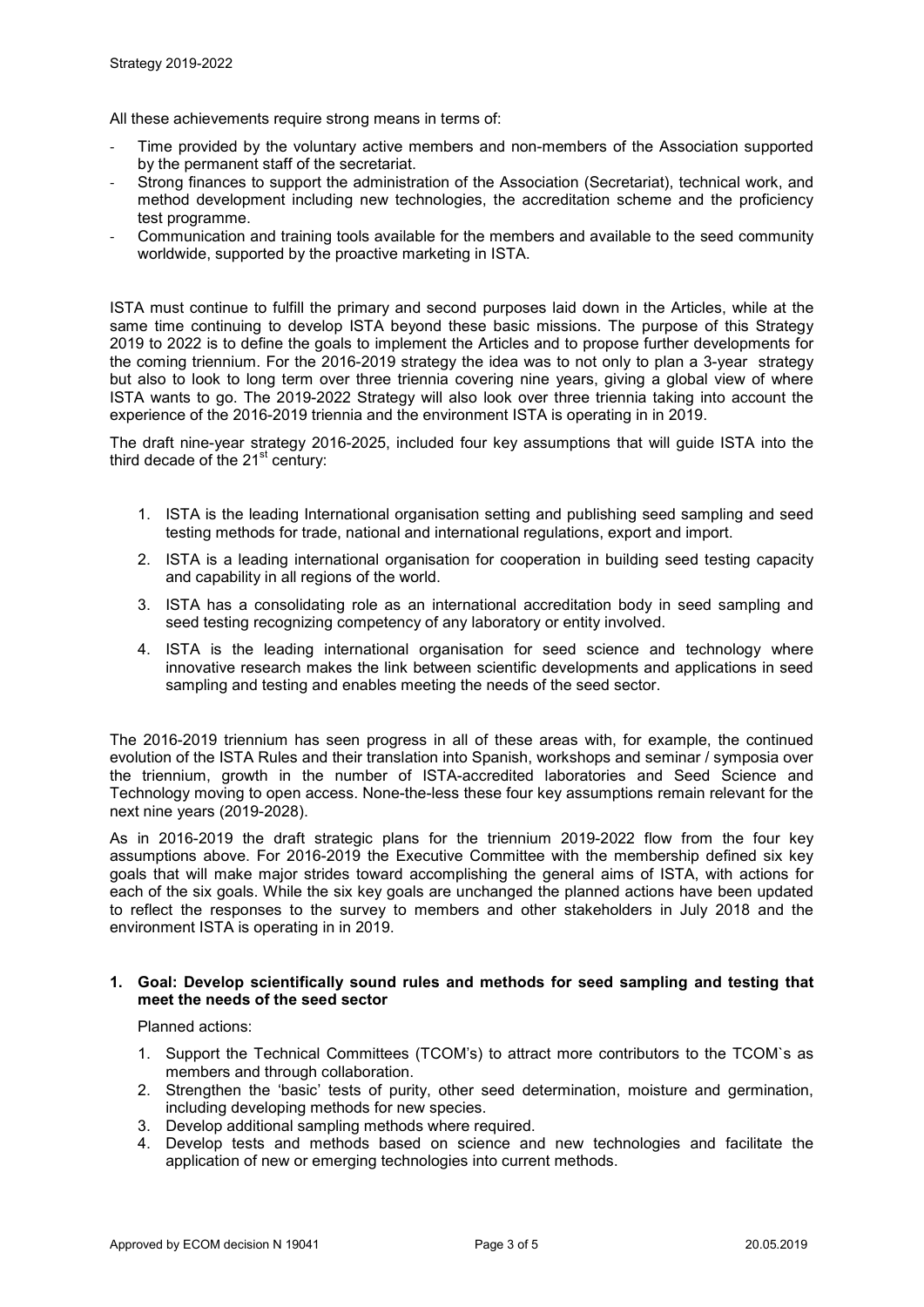- 5. Facilitate the access to rules by encouraging translation of the ISTA Rules into more languages.
- **2. Goal: contribute and develop collaborations to increase seed testing capacity and capability worldwide**

Planned actions:

- 1. Develop ISTA training programme to facilitate implementation of sampling and testing methods:
	- Online
	- Continue to organize training sessions including workshops
	- Develop capability to train trainers regionally
- 2. Provide online access to ISTA Handbooks.
- 3. Grow ISTA membership sustainably.
- 4. Continue marketing and promotion into regions to attract new members.
- 5. Improve communication within the membership and stakeholders including social media.

#### **3. Goal: Strengthen the accreditation system to ensure it meets the needs of ISTA members and other stakeholders**

Planned actions:

- 1. Maintain and develop the accreditation services, providing high quality audits and proficiency tests, and training in Quality Assurance.
- 2. Continue to evaluate and improve the structure and scope of accreditation for seed sampling and testing, to meet the needs of stakeholders, member laboratories and sampling entities, and relate this to the cost.
- 3. Continue the process aimed at introducing electronic certificates.
- 4. Investigate options to cooperate with other accreditation bodies with the aim to improve the efficiency of the ISTA accreditation system.
- 5. Investigate opportunities to expand the Proficiency Tests programme with the inclusion of new kinds of test and species covered by the ISTA Rules.

### **4. Goal: Strengthen the Science and Technology underpinning ISTA to develop innovative research to make the link between scientific developments and applications in seed sampling and testing and to allow the requirements of the seed sector to be met**

Planned actions:

- 1. Develop mutually beneficial collaborative opportunities with other science and technology organisations.
- 2. Encourage the application of new and emerging technologies where appropriate in seed sampling and testing to increase efficiency and that meet the needs of stakeholders.
- 3. Build science capability through attracting more scientists and researchers into ISTA work either directly or through collaboration.
- 4. Facilitate science capability through information technology.

#### **5. Goal: Seek the needs of members, stakeholders**

Planned actions:

- 1. Consultation with Designated Authorities, member laboratories and industry with the aim of strengthening their role.
- 2. Consultation with organisations and stakeholders involved in the seed industry with the aim of strengthening their role.